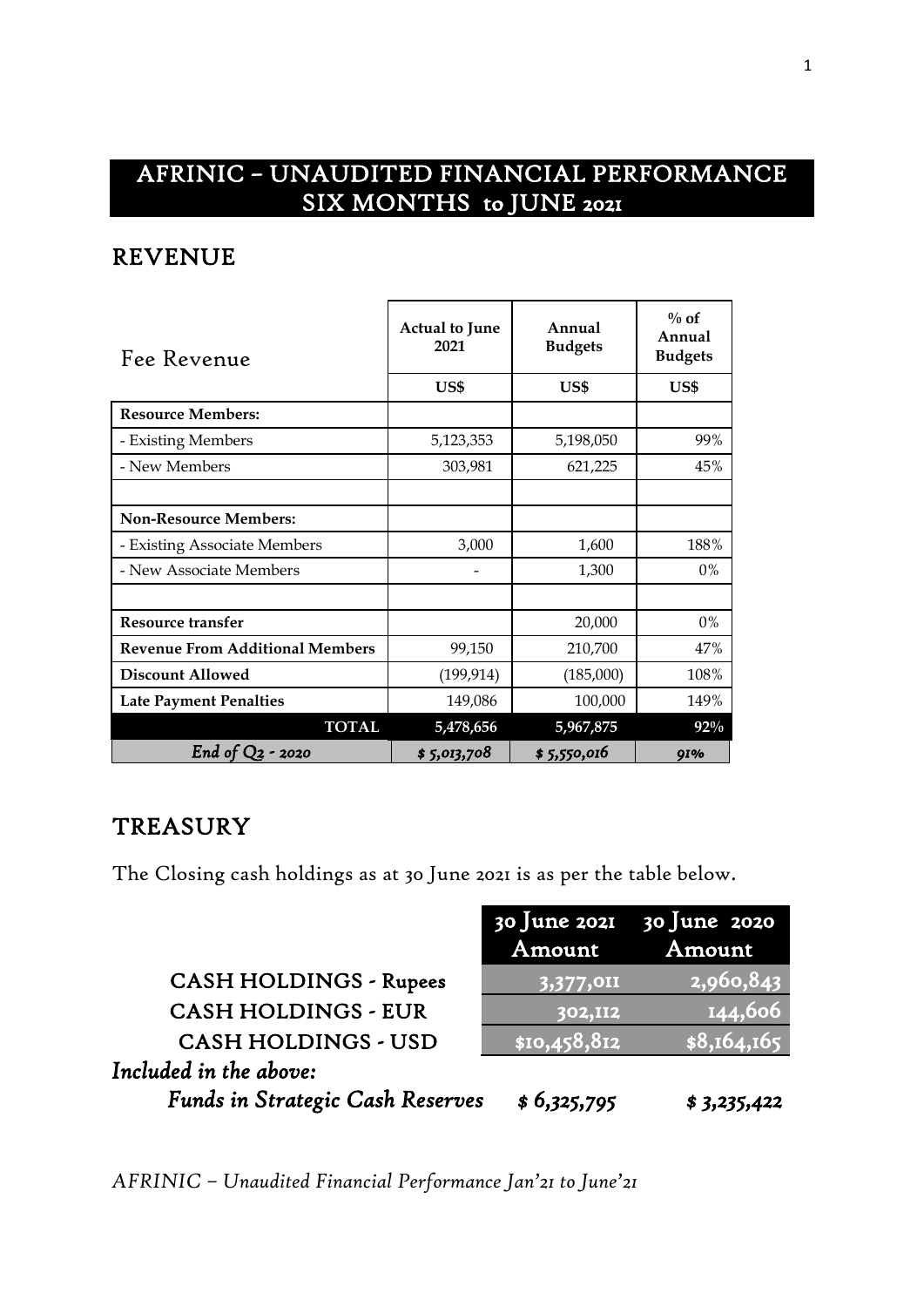## Operating Costs – Performance against Annual Budgets

| <b>Administrative expenses</b>              | <b>Actual</b> to<br>June'21 | <b>Balance</b><br>Remaining<br>in Budget | Annual<br>budget   | <b>Actual vs</b><br>budget % |
|---------------------------------------------|-----------------------------|------------------------------------------|--------------------|------------------------------|
| HR                                          | 979,407                     | 1,788,758                                | 2,768,165          | 35%                          |
| Telephone & Comm.                           | 38,833                      | 70,217                                   | 109,050            | 36%                          |
| Computer expenses                           | 28,847                      | 220,612                                  | 249,459            | 12%                          |
| Office expenses                             | 101,353                     | 208,682                                  | 310,035            | 33%                          |
| Motor vehicle expenses                      | 216                         | 6,184                                    | 6,400              | $3\%$                        |
| Insurance                                   | 43,524                      | 6,476                                    | 50,000             | 87%                          |
| Printing, postage & stat                    | 14,408                      | 47,254                                   | 61,662             | 23%                          |
| <b>Bank</b> charges                         | 51,438                      | 18,562                                   | 70,000             | 73%                          |
| Professional fees                           | 1,700                       | 14,700                                   | 16,400             | 10%                          |
| Depreciation                                | 92,000                      | 92,000                                   | 184,000            | 50%                          |
| Legal & Consulting fees                     | 24,191                      | 124,439                                  | 148,630            | 16%                          |
| <b>Total Admin. Expenses</b>                | 1,375,917                   | 2,597,884                                | 3,973,801          | 35%                          |
|                                             | <b>Actual</b> to            | <b>Balance</b><br>Remaining              | Annual<br>budget   | <b>Actual vs</b><br>budget % |
|                                             |                             |                                          |                    |                              |
| <b>Distribution expenses</b>                | June'21                     | in Budget                                |                    |                              |
| Marketing & Comms. Exps                     | 4,057                       | 45,943                                   | 50,000             | $8\%$                        |
| <b>Bad</b> debts                            | 5,245<br>41,578             | 94,755<br>188,422                        | 100,000<br>230,000 | $5\%$<br>18%                 |
| <b>Meeting Expenses</b><br>Members Training | 5,697                       | 93,123                                   | 98,820             | $6\%$                        |
| <b>Travel Expenses</b>                      |                             | 290,000                                  | 290,000            | $0\%$                        |
| Research & Development                      |                             | 70,000                                   | 70,000             | $0\%$                        |
| Outreach activities                         |                             | 146,900                                  | 146,900            | $0\%$                        |
| Community engagement                        |                             | 82,000                                   | 82,000             | $0\%$                        |
| Community support                           | 7,350                       | 142,650                                  | 150,000            | $5\%$                        |
| NRO Shared Costs                            |                             | 46,000                                   | 46,000             | $0\%$                        |
| Contributions to ICANN                      | 52,178                      | 10,822                                   | 63,000             | 83%                          |
| Remote Sites Ops Expenses                   | 39,888                      | 20,112                                   | 60,000             | 66%                          |
| <b>Total Distribution expenses</b>          | 155,993                     | 1,230,727                                | 1,386,720          | $11\%$                       |
| Contingency                                 |                             | 105,000                                  | 105,000            | $0\%$                        |

#### *1. Bank Charges are mainly from members fees received.*

*2. Bad debts shall be calculated on accruals at end of the year.*